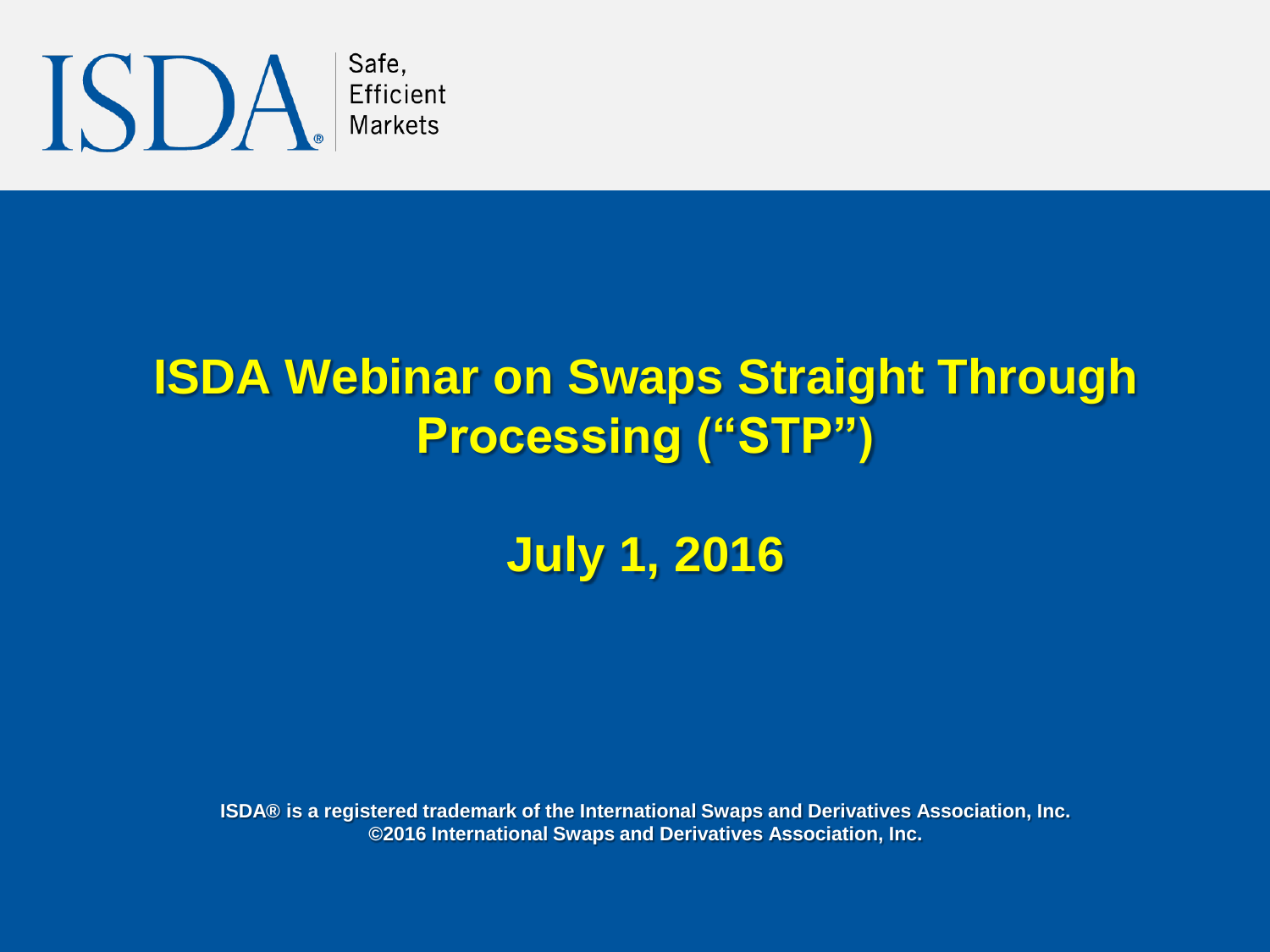### STP Requirement

• From August 1, the US Commodity Futures Trading Commission ("CFTC") will require all swaps intended for clearing (whether mandatory or voluntary) that are executed on a swap execution facility ("SEF") to be sent to a derivatives clearing organisation ("DCO") within 10 minutes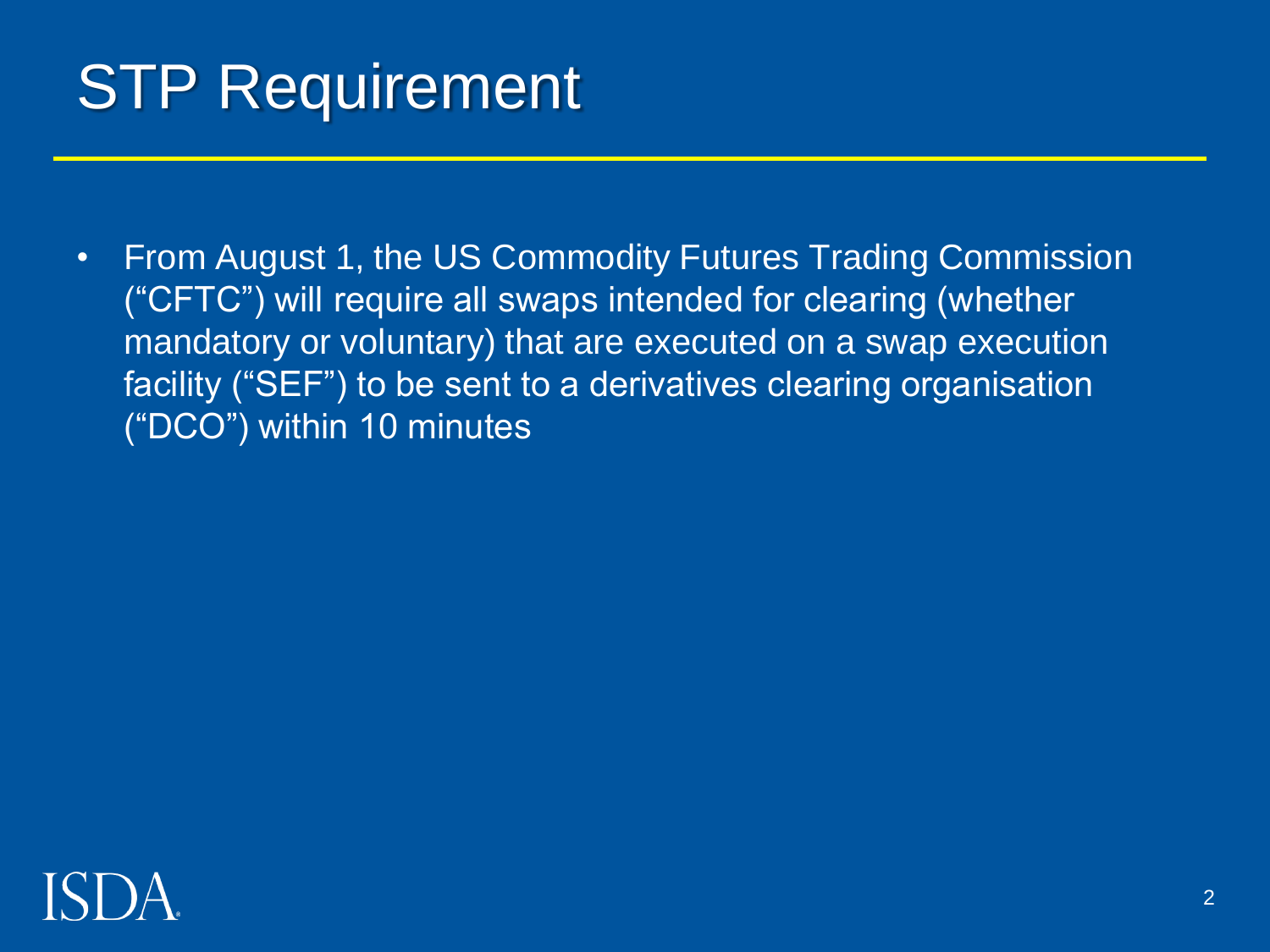# **Background**

- CFTC Staff Guidance on Swaps Straight Through Processing September 26, 2013
	- − allows the use of affirmation hubs
	- − requires trades to be routed "as quickly after execution as would be technologically practicable if fully automated systems were used ("AQATP")"
	- − notes that use of a third-party affirmation hub does not excuse compliance with the AQATP standard

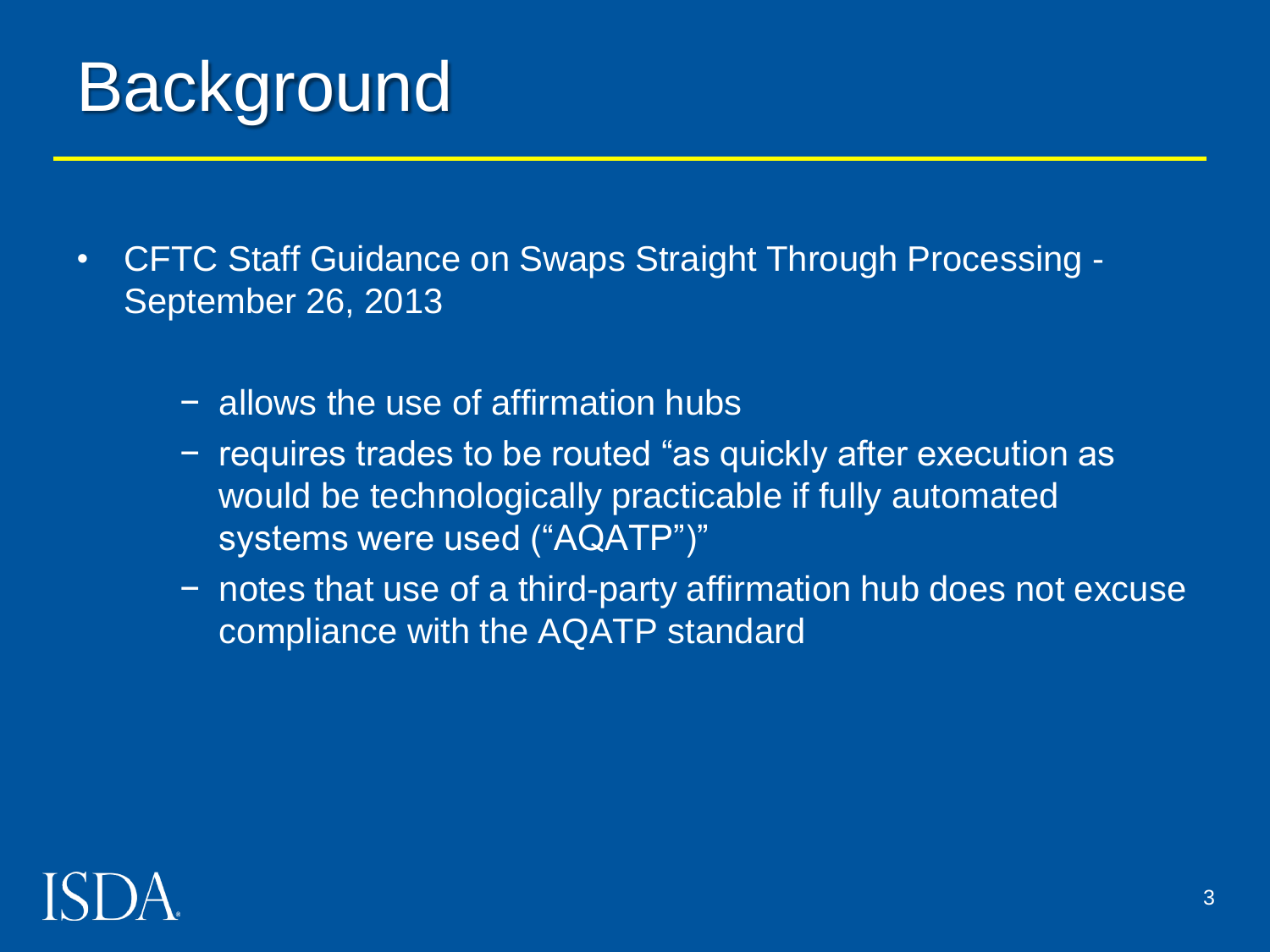# ISDA STP plan

- In response to CFTC concerns that the industry was not in compliance with their expectation of the AQATP standard, ISDA filed a proposed phased plan in July 2015 for reducing trade affirmation times for certain interest rate swap contracts to a maximum of 10 minutes after execution on a SEF
- A copy of the proposed plan can be found at the following link: [http://www2.isda.org/functional-areas/infrastructure](http://www2.isda.org/functional-areas/infrastructure-management/interest-rates-derivatives/)management/interest-rates-derivatives/

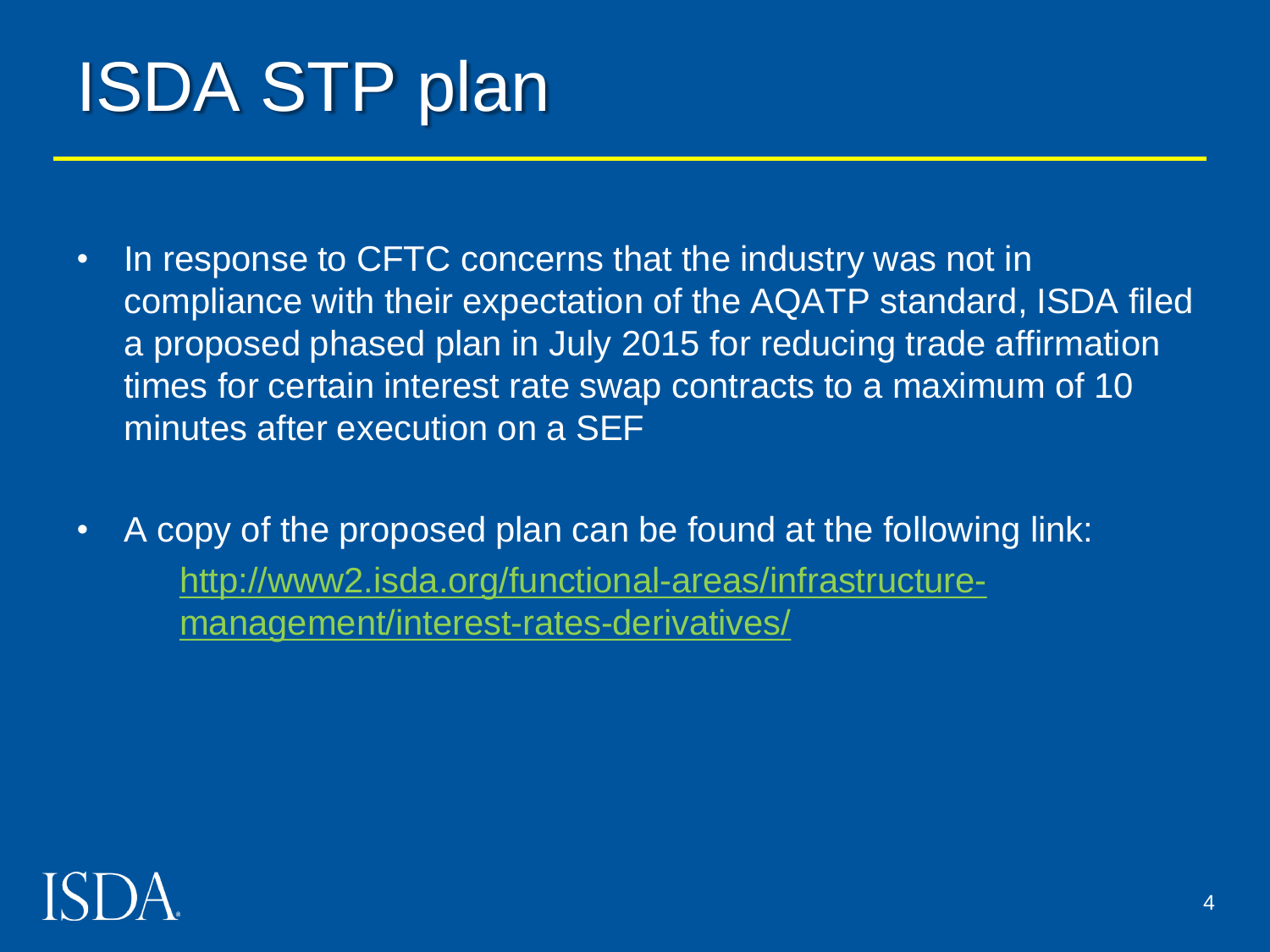# CFTC response

- On December 21, 2015, the CFTC responded to ISDA's proposal
- The CFTC advised that the AQATP standard would be considered met if trades are routed to and received by the relevant DCO no more than 10 minutes after execution of the trade on the SEF
- This standard will be applicable effective August 1, 2016
- CFTC staff acknowledged that if an error is detected it may take longer than 10 minutes to complete correction of the error
- The CFTC response applies to all swaps executed on a SEF irrespective of asset class

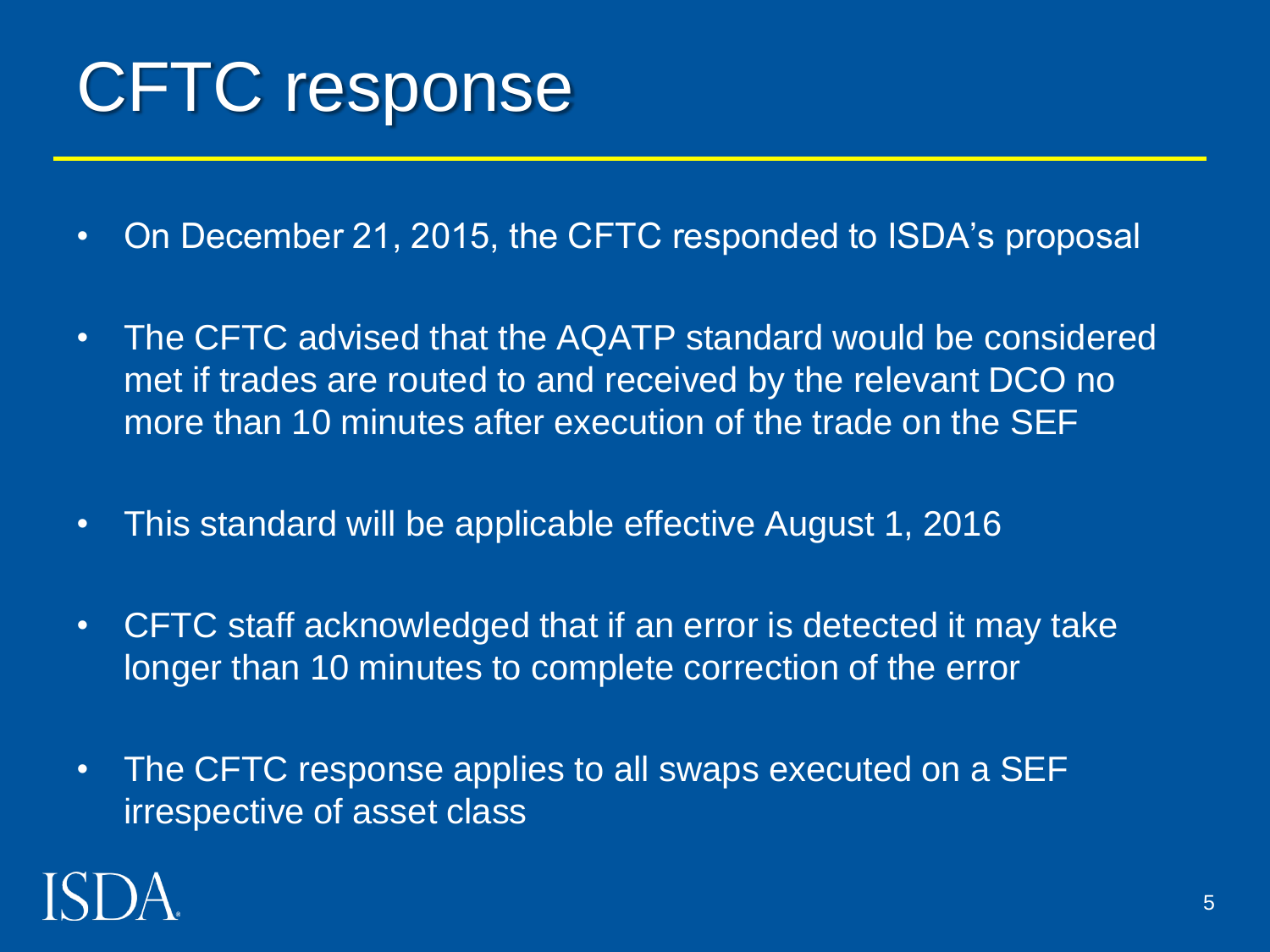# ISDA Best Practice Principles

- To facilitate compliance with the 10 minute execution to clearing time frame, ISDA formed an STP working group
- ISDA staff, in consultation with this working group, have developed a best practices document that sets out general principles for compliance with the CFTC staff's STP requirement
- The document is available on ISDA's website at the following link: [http://www2.isda.org/functional-areas/infrastructure](http://www2.isda.org/functional-areas/infrastructure-management/interest-rates-derivatives/)management/interest-rates-derivatives/